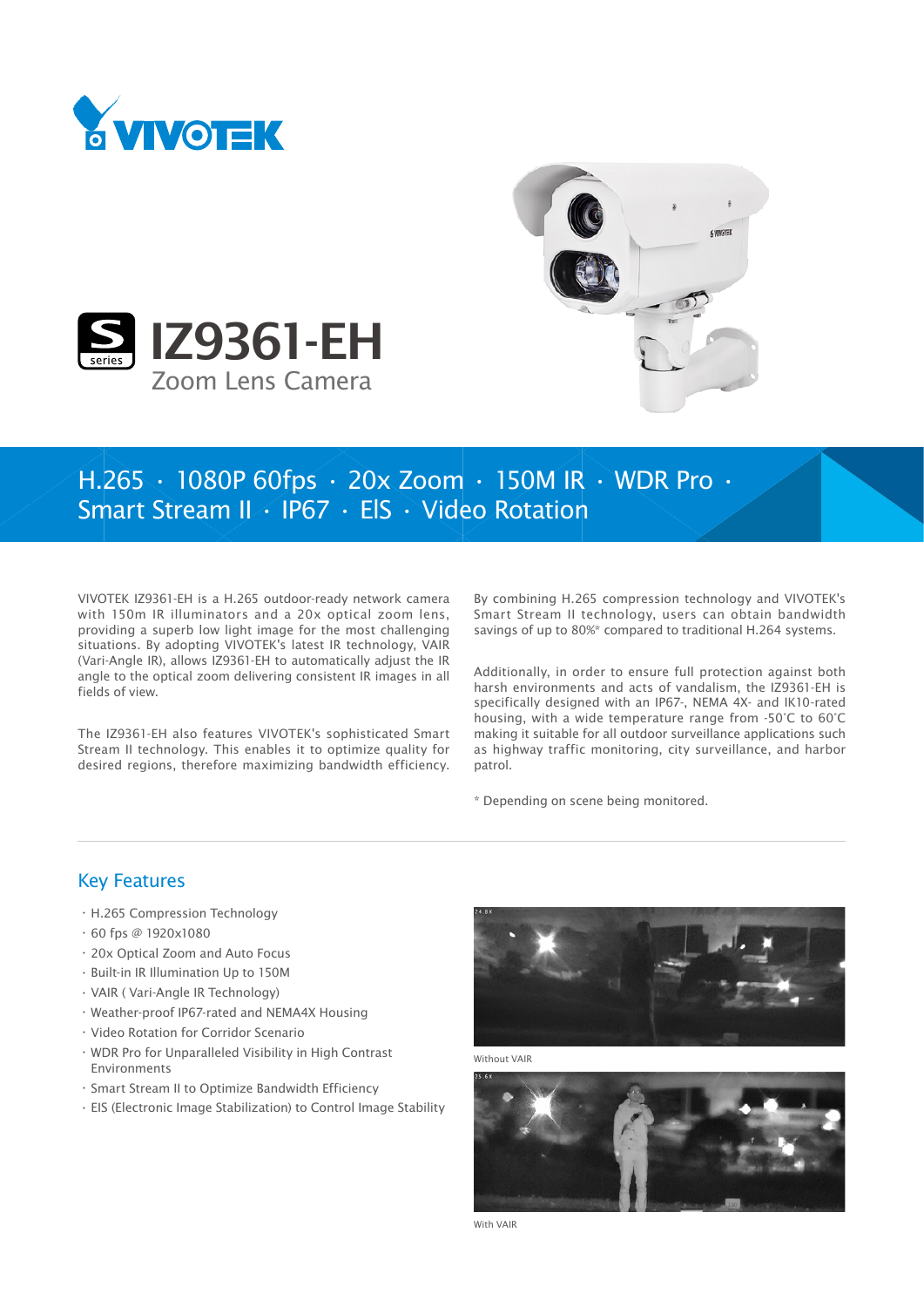## Technical Specifications

| Model                                   | IZ9361-EH                                                                                                                                                                                                               |
|-----------------------------------------|-------------------------------------------------------------------------------------------------------------------------------------------------------------------------------------------------------------------------|
| <b>System Information</b>               |                                                                                                                                                                                                                         |
| CPU                                     | Multimedia SoC (System-on-Chip)                                                                                                                                                                                         |
| Flash                                   | 128MB                                                                                                                                                                                                                   |
| <b>RAM</b>                              | 512MB                                                                                                                                                                                                                   |
| <b>Camera Features</b>                  |                                                                                                                                                                                                                         |
| Image Sensor                            | 1/3" Progressive CMOS                                                                                                                                                                                                   |
| <b>Maximum Resolution</b>               | 1920x1080                                                                                                                                                                                                               |
| Lens Type                               | 20x Optical Zoom, Auto Focus                                                                                                                                                                                            |
| Focal Length                            | $f = 4.7 \sim 94$ mm                                                                                                                                                                                                    |
| Aperture                                | $F1.6 \sim F3.5$                                                                                                                                                                                                        |
| Auto-iris                               | DC-iris                                                                                                                                                                                                                 |
| Field of View                           | 2.9°~55.4° (Horizontal)<br>$1.6^{\circ}$ ~32.6 $^{\circ}$ (Vertical)<br>$3.3^{\circ}$ ~62.7° (Diagonal)                                                                                                                 |
| <b>Shutter Time</b>                     | 1/8 sec. to 1/30,000 sec.                                                                                                                                                                                               |
| <b>WDR Technology</b>                   | <b>WDR Pro</b>                                                                                                                                                                                                          |
| Day/Night                               | Removable IR-cut filter for day & night<br>function                                                                                                                                                                     |
| Minimum Illumination                    | 0.26 Lux@ F1.6 (Color)<br>$0.01$ Lux @ F1.6 (B/W)                                                                                                                                                                       |
| Pan/Tilt/Zoom<br><b>Functionalities</b> | 128x digital zoom (4x on IE plug-in, 32x<br>built-in)                                                                                                                                                                   |
| <b>IR Illuminators</b>                  | 150m                                                                                                                                                                                                                    |
| On-board Storage                        | SD/SDHC/SDXC card slot                                                                                                                                                                                                  |
| <b>Video</b>                            |                                                                                                                                                                                                                         |
| Compression                             | H.265 & H.264 & MJPEG                                                                                                                                                                                                   |
| Maximum Frame Rate                      | H.265 & H.264:<br>60 fps @ 1920x1080<br>MIPEG:<br>30 fps @ 1920x1080                                                                                                                                                    |
| Maximum Streams                         | 4 simultaneous streams                                                                                                                                                                                                  |
| S/N Ratio                               | Above 53dB                                                                                                                                                                                                              |
| Dynamic Range                           | 110dB                                                                                                                                                                                                                   |
| Video Streaming                         | Adjustable resolution, quality and<br>constant bit rate control<br>Smart Stream II                                                                                                                                      |
| Image Settings                          | Configurable brightness, contrast,<br>saturation, sharpness, white balance,<br>exposure control, gain, backlight<br>compensation, privacy masks<br>Scheduled profile settings, EIS, 3DNR,<br>defog, HLC, video rotation |
| <b>Audio</b>                            |                                                                                                                                                                                                                         |
| <b>Audio Capability</b>                 | Audio input / Audio output (Full duplex)                                                                                                                                                                                |
| Compression<br>Interface                | G.711, G.726<br>External microphone input                                                                                                                                                                               |
|                                         | External line output                                                                                                                                                                                                    |
| Network                                 |                                                                                                                                                                                                                         |
| Users                                   | Live viewing for up to 10 clients                                                                                                                                                                                       |
| Protocols                               | IPv4, IPv6, TCP/IP, HTTP, HTTPS, UPnP,<br>RTSP/RTP/RTCP, IGMP, SMTP, FTP, DHCP,<br>NTP, DNS, DDNS, PPPoE, CoS, QoS, SNMP,<br>802.1X, UDP, ICMP, ARP, SSL, TLS                                                           |
| Interface                               | 10 Base-T/100 BaseTX/1000 BaseTX<br>Ethernet (RJ45)<br>*It is highly recommended to use standard<br>CAT5e & CAT6 cables which are compliant<br>with the 3P/ETL standard.                                                |
| <b>ONVIF</b>                            | Supported, specification available at www.<br>onvif.org                                                                                                                                                                 |
| <b>Intelligent Video</b>                |                                                                                                                                                                                                                         |
| <b>Video Motion Detection</b>           | Five-window video motion detection                                                                                                                                                                                      |

| VCA*                         | Yes                                                                                                                                                                                                     |
|------------------------------|---------------------------------------------------------------------------------------------------------------------------------------------------------------------------------------------------------|
| <b>Alarm and Event</b>       |                                                                                                                                                                                                         |
| Alarm Triggers               | Motion detection, manual trigger, digital<br>input, periodical trigger, system boot,<br>recording notification, camera tampering<br>detection, audio detection, SD card life<br>expectancy              |
| <b>Alarm Events</b>          | Event notification using digital output,<br>HTTP, SMTP, FTP and NAS server<br>File upload via HTTP, SMTP, FTP, NAS<br>server and SD card                                                                |
| <b>General</b>               |                                                                                                                                                                                                         |
| Connectors                   | RJ45 connector for Network/PoE<br>connection<br>Audio input<br>Audio output<br>AC24V/DC24V power input<br>Digital input*3<br>Digital output*1<br><b>RS485</b>                                           |
| <b>LED Indicator</b>         | System power and status indicator                                                                                                                                                                       |
| Power Input                  | 60W UPoE<br><b>DC 24V</b><br><b>AC 24V</b>                                                                                                                                                              |
| <b>Power Consumption</b>     | Max. 48W (Heater on)<br>Max. 18W (Heater off)                                                                                                                                                           |
| <b>Dimensions</b>            | 147 x 375 x 322 mm                                                                                                                                                                                      |
| Weight                       | 4.3 kg                                                                                                                                                                                                  |
| Casing                       | Weather-proof IP67- and NEMA 4X-rated<br>housing<br>Vandal-proof IK10-rated housing (camera<br>body only)                                                                                               |
| Safety Certifications        | CE, LVD, FCC Class A, VCCI, C-Tick, UL,<br>EN50121-4                                                                                                                                                    |
| <b>Operating Temperature</b> | Starting Temperature: $-40^{\circ}$ C ~ 60 $^{\circ}$ C ( $-40^{\circ}$ F<br>$\sim 140^{\circ}$ F)<br>Working Temperature: $-50^{\circ}$ C ~ 60 $^{\circ}$ C ( $-58^{\circ}$ F<br>$\sim 140^{\circ}$ F) |
| Humidity                     | 90%                                                                                                                                                                                                     |
| Warranty                     | 36 months                                                                                                                                                                                               |
| <b>System Requirements</b>   |                                                                                                                                                                                                         |
| <b>Operating System</b>      | Microsoft Windows 8/7/Vista/XP/2000                                                                                                                                                                     |
| Web Browser                  | Mozilla Firefox 7~10 (streaming only)<br>Internet Explorer 7/8/9/10/11                                                                                                                                  |
| <b>Other Players</b>         | VLC: 1.1.11 or above<br>Quicktime: 7 or above                                                                                                                                                           |
| <b>Included Accessories</b>  |                                                                                                                                                                                                         |
| CD                           | User's manual, quick installation guide,<br>Installation Wizard 2, VAST                                                                                                                                 |
| Others                       | Wall mount bracket, screws, waterproof<br>connectors, quick installation guide,<br>alignment sticker, L-wrench, software CD,<br>desiccant bags, I/O combo cable                                         |

**Dimensions**